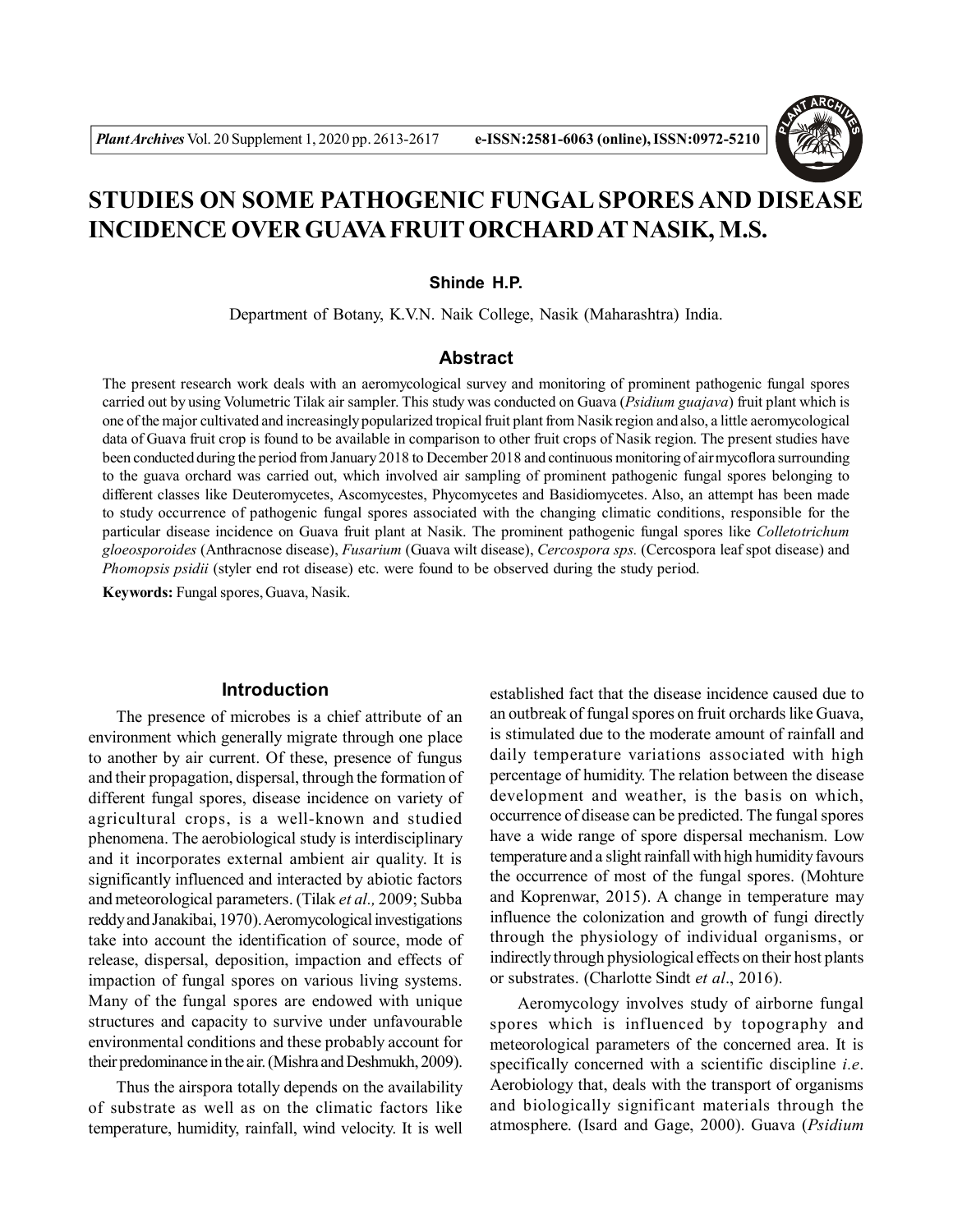*guajava*) fruit plant belonging to family Myrtaceae, is one of the major cultivated and increasingly popularized tropical fruit plant from Nasik region. Nasik is one of the leading horticultural district in Maharashtra state. The climate of the Nasik district is very pleasant for the cultivation of various horticultural crops and this makes Nasik rich in horticultural crops due to diverse agroclimatic condition. Guava is an important, irrigated horticultural crop of Nashik district and is rich source of vitamin C and mineral elements. (Shinde and Ahire, 2017). This is hardy crop, can be cultivated successfully even in neglected soils and it is attacked by large number of pathogens mainly fungi. (Gupta *et al.,* 2010). Guava fruit contains phenolic compounds that are helpful for skin and diseases like cancer, it possesses anti-viral, antiinflammatory activities (Naseer and Hussain *et al*., 2018).

It has been estimated that, over 30% of fruit and vegetable produce is wasted during harvest, grading, packing, transport, marketing and storage. Identification and analysis pathogenic airborne fungi is essential to reduce incidence of post-harvest diseases of fruits. It is crucial for the post-harvest quality management of a wide range of high value fruit crops. (Vermani *et al*., 2014). The airborne pathogenic fungal spores may germinate due to the influence of favourable weather conditions and cause post-harvest diseases before reaching the consumers. (Surendranathan, 2005; Zhu, 2006). Presently, fungal diseases like Guava wilt and Anthracnose disease are found to be relatively common and re-emerging diseases worldwide. Freeman *et al.,* (1998). Diseases like Anthracnose caused by *Colletotrichum* and black spot caused by *Guignardia psidii* are the prominent postharvest diseases affecting the quality of guava fruit. Little is known about the field epidemiology of guava diseases and importance of early disease detection in disease management. (Fischer *et al*., 2011, 2017).

Due to such losses in yield, there occurs less availability of good quality Guava fruits associated with the high market price and even some times the price goes beyond the production cost invested by farmers or owner of Guava orchards. Anup Kumar Sarkar, (2016). As a result, the farmers tend to become less interested about the cultivation of such commercially and medicinally beneficial fruit crop. The incidence of pathogenic fungal spores on the selected guava orchard, may provide an idea to the guava producing farmers and other horticultural farm owners, about likely occurrence of diseases so as to implement proper preventive measures well in time, thereby avoiding huge economic losses. Keeping in view these points, Guava fruit orchards need to be protected in order to minimize the disease incidence during growing as well as during post-harvest period.

## **Materials and Methods**

Aeromycological investigations were carried out at Nashik (Maharashtra) by using the volumetric Tilak air sampler (Tilak and Kulkarni, 1970) that was installed at selected Guava orchards in Nashik city. Tilak air sampler consists cubical tin box, runs on electric power supply that provides continuous sampling of air for 8 days. Air was sucked in (5 liters/minute) and impinges on the transparent cellotape of the rotating drum coated with thin layer of petroleum jelly, thus the airborne fungal spores from the air were entrapped. The exposed cellotape was changed after every 8 days and cut into 16 equal parts, each representing 12 hours traces area, of a day and night accordingly. The pieces of cellotape were mounted on microscopic slides using glycerine jelly as a mount. Scanning of prepared glass slides was done regularly and identification of entrapped fungal spores was done based on microscopic observations and available literature

Data on climatic conditions has been collected during the study period so as to trace out the relationship between the occurrence of pathogenic air borne fungal spores and disease incidence. During the period of investigation, the observations on the pathogenicity of identified fungal spores, the prominent fungal diseases occurred on guava plants, were recorded during the study period.

|     |                                  | Conc.                 | % mean  |
|-----|----------------------------------|-----------------------|---------|
| Sr. | <b>Spore Types</b>               | no. of                | contri- |
| No. |                                  | spores/M <sup>3</sup> | bution  |
|     | <b>ASCOMYCOTINA</b>              |                       |         |
| 1.  | Phomopsis psidi Sacc.Roum.       | 626                   | 1.83    |
| 2.  | Claviceps (Fr.) Tul.             | 110                   | 0.32    |
| 3.  | Melanospora Corda.               | 135                   | 0.39    |
|     | <b>BASIDIOMYCOTINA</b>           |                       |         |
| 4.  | Basidiospores                    | 304                   | 0.89    |
| 5.  | Smut spores                      | 595                   | 1.76    |
|     | <b>DEUTEROMYCOTINA</b>           |                       |         |
| 6.  | Alternaria Nees.                 | 1648                  | 4.81    |
| 7.  | Cercospora Fr.                   | 1982                  | 5.79    |
| 8.  | Cladosporium Link.               | 2058                  | 5.89    |
|     | <b>DEUTEROMYCOTINA</b>           |                       |         |
| 9   | Colletotrichum Corda             | 2099                  | 6.11    |
| 10  | Fusarium Link.                   | 1922                  | 5.61    |
| 11  | Helminthosporium Link. Ex Fries. | 1188                  | 3.62    |
| 12  | Nigrospora Zimm.                 | 1716                  | 5.22    |
|     | <b>PHYCOMYCOTINA</b>             |                       |         |
| 13  | Albugo Pers.Ex. S. F.Gray        | 280                   | 0.83    |
| 14  | Phytophthora (Mont.) De Bary     | 349                   | 0.89    |
| 15  | Rhizopus Chrenb.                 | 588                   | 1.73    |

| Table 1: The average and Percent mean contribution of |
|-------------------------------------------------------|
| prominent pathogenic fungal spore types during        |
| January 2018 to December 2018.                        |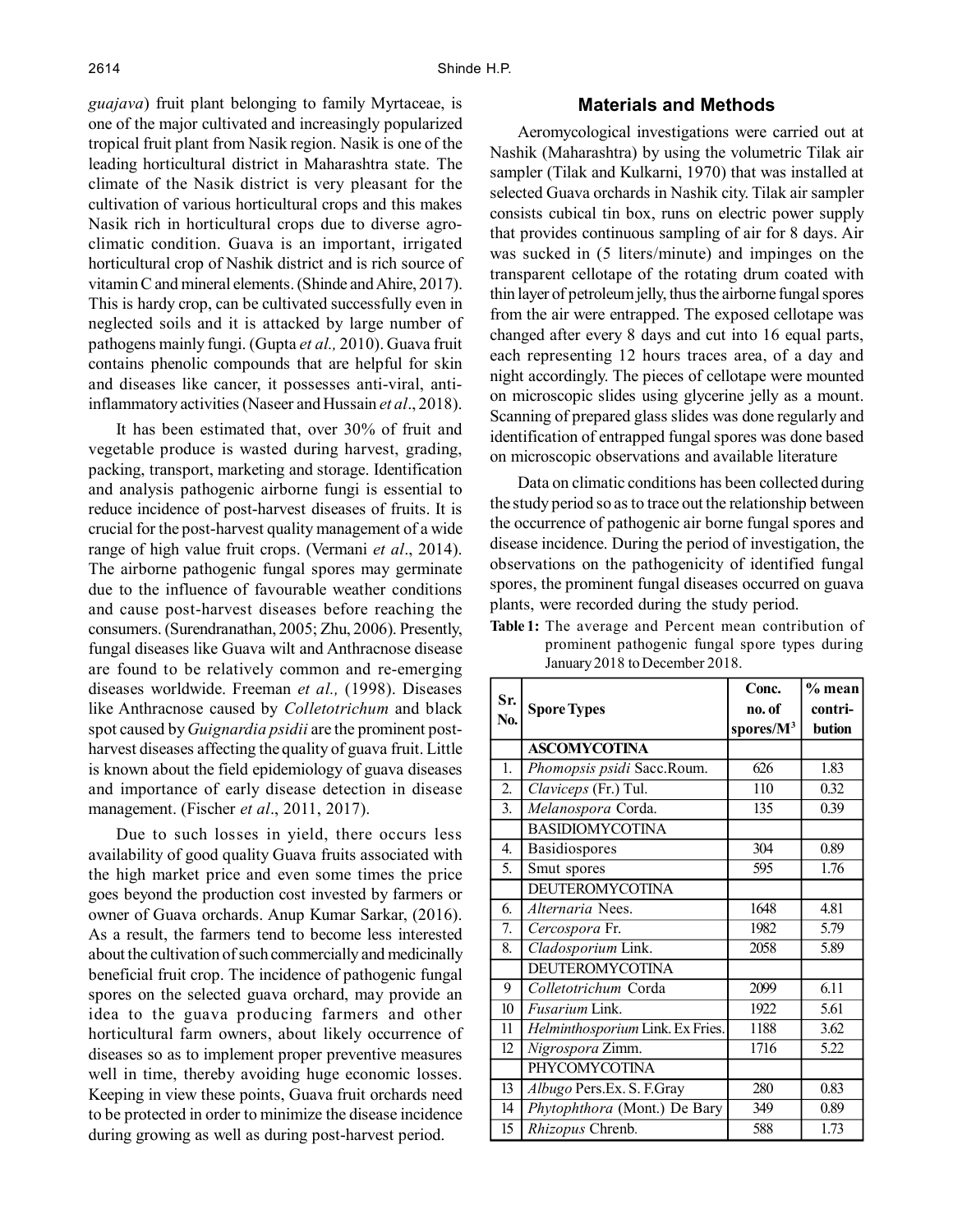## **Results and Discussion**

Fungi and plants have a long history of opportunities for co-evolution and exert reciprocal evolutionary effects on one another. In guava fruits, fungi are the causal agents of anthracnose, light blight, stem rot and crown rot. (Valentino *et al*., 2015). During infection, the pathogens grow, multiply, establish contact within the plant tissues and procure nutrients from them (Streets, 1969).

During the present studies, total 15 airborne pathogenic fungal spore types were identified. Among these, Deuteromycotina contributed the highest and the percent mean contribution of *Colletotrichum* was highest (6.11%) followed by *Cladosporium and Cercospora* among Deuteromycotina spore group. Similarly, *Phomopsis psidi* among Ascomycotina was found to be highest (1.83%) followed by Smut spores (1.76%) from Basidiomycotina and *Rhizopus* (1.73%) from Phycomycotina spore groups. (Table 1).

Fungal spores like *Colletotrichum gloeosporoides* (Anthracnose disease), *Fusarium* (Guava wilt disease), *Cercospora sps.* (Cercospora leaf spot disease) and *Phomopsis psidi* (styler end rot disease) etc. were found to be observed during the study period. (Shinde and Ahire, 2017). The pathogenic fungal spore types like *Cercospora, Colletotrichum* are causing fungal diseases on guava plant and also on other fruit crops like pomegranate. (Aher *et al*., 2015).

The prominent pathogenic air borne fungal spores that were entrapped and their average mean percentage contribution was estimated during the study period. These are *Phomopsis psidii*, *Claviceps* and *Melanospora* are belonging to Ascomycetes while *Cladosporium, Alternaria, Cercospora, Colletotrichum, Fusarium, Helminthosporium, Nigrospora* are belonging to class Deuteromycetes*.* Similarly, spores like *Albugo, Phytophtora* and *Rhizopus* are belonging to Phycomycetes while Basidiospores and Smut spores were reported from Basidiomycetes.

Although a diverse group of fungal spores are known to be disease causing agents to a wide range of horticultural crops, the most prominent pathogenic fungal spores are *Alternaria, Aspergillus, Fusarium, Rhizopus*



**Fig. 1:** Photographs of identified pathogenic fungal spore types from guava orchard.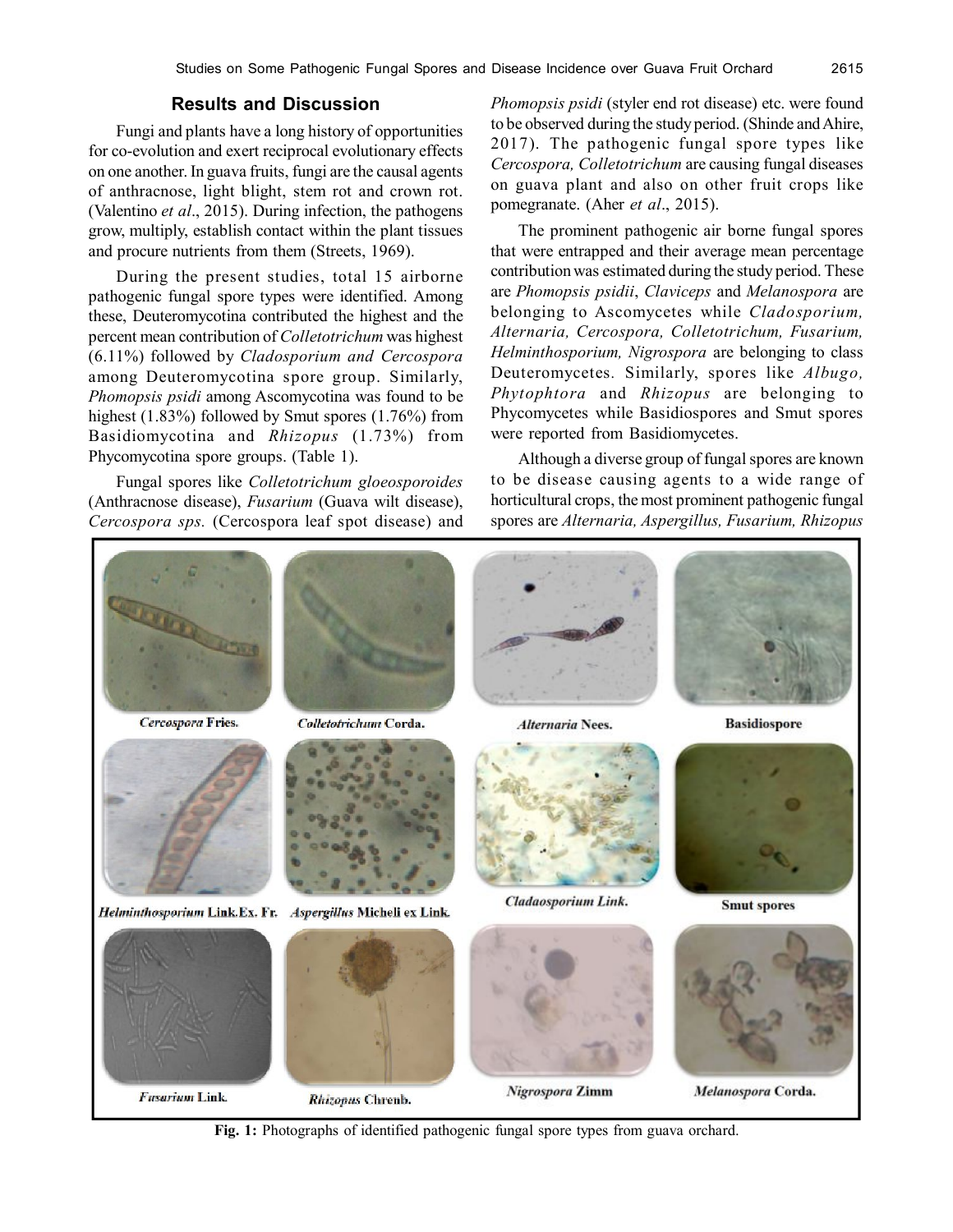

**Fig. 2.** Photographs of fungal diseases on guava plant.

etc. (Ogawa *et al*., 1995). The different strains of *Aspergillus* like *A. flavus, A. flumigatus* and *A. niger* are causal agents of postharvest spoilage in fruits including guava and tomatoes. Mathew, (2010), Akinmusire, (2011) and Amadi *et al*., (2014). These are known to be producing aflatoxin and carcinogenic compounds that may lead to serious health implications, thus making fruits unfit for human and animals (Shenasi *et al*., 2002).

The fungal spores like of *Fusarium, Colletotrichum, Cladosporium, Cercospora* and *Helminthosporium* are belonging to Deuteromycotina and are observed to be major cause of damage in Guava fruits. Of these, many strains of *Fusarium* were reported by Misra and Pandey, (1999) causing wilt to guava plants. Guava wilt disease is characterised by yellow to reddish colouration leaves and their and subsequent premature defoliation. Fruits remain underdeveloped, hard and stony. In addition, *Fusarium* are fumonisin producers, which are phytotoxic, damaging a wide variety of crops. Likewise, fungal spores like *Colletotrichum psidii* known to be causing anthracnose disease in guava in which entire plant may drop down *i.e*. die back of shoots. Symptoms include typical dark brown, pin-head spots on fruit skin which on severity developed into bigger lesions. Similarly, leaves of the guava plant are affected by different strains of fungal spores of *Cercospora* in the form of water soaked, brown irregular patches on the lower surface and yellowish colour on the upper surface of the leaves. (Fig. 1).

Also, during the study period; though there is no sharp seasonal variation in the occurrence of airborne fungal spores like *Aspergillus, Cladosporium, Penicillium*, *Helminthosporium* and *Alternaria*, slight fluctuations were observed due to the sudden changing environmental

factors such as temperature, rainfall and humidity. It has been observed that the higher concentration of fungal spores like *Cladosporium, Alternaria, Cercospora, Fusarium, Colletotrichum, Rhizopus* were recorded during prolonged rainy and dry periods. Generally, temperature and relative humidity have a pronounced effect on spore productivity which probably explains high spore incidence in the rainy season and low in dry periods (Shrivastava, 2007). Thus it was found that the temperature and rainfall are the two external factors which greatly affects the development of reproductive structures. (Ball and Ketterson, 2008; Shinde and Ahire, 2017).

The present study revealed that, the increased concentration of identified pathogenic fungal spores during the period of study; is due to the moderate amount of rainfall and daily temperature with high percentage of humidity. Also, the recorded fungal spore types are said to be responsible for the prevalent diseases like Wilt disease, Anthracnose disease, Cercospora leaf spot disease and styler end rot disease that were observed during the period of investigation, in guava orchard selected for the study. Further, the results of the present study will contribute towards the identification, determination and monitoring prominent fungal spores causing diseases in guava fruits. There is a further scope for studies on utilization of the non-pathogenic fungi as biological control agents to numerous phytopathogens infecting various horticultural crops worldwide.

## **References**

Aher, S.K., V.P. Dhawale and P.S. Baviskar (2015). Qualitative assessment of airborne Deuterospores over Pomegranate (*Punica granatum* L.) field at Parner, Ahmednagar district, Maharashtra. *International Journal of Life sciences.*, **A-3:** 18-20.